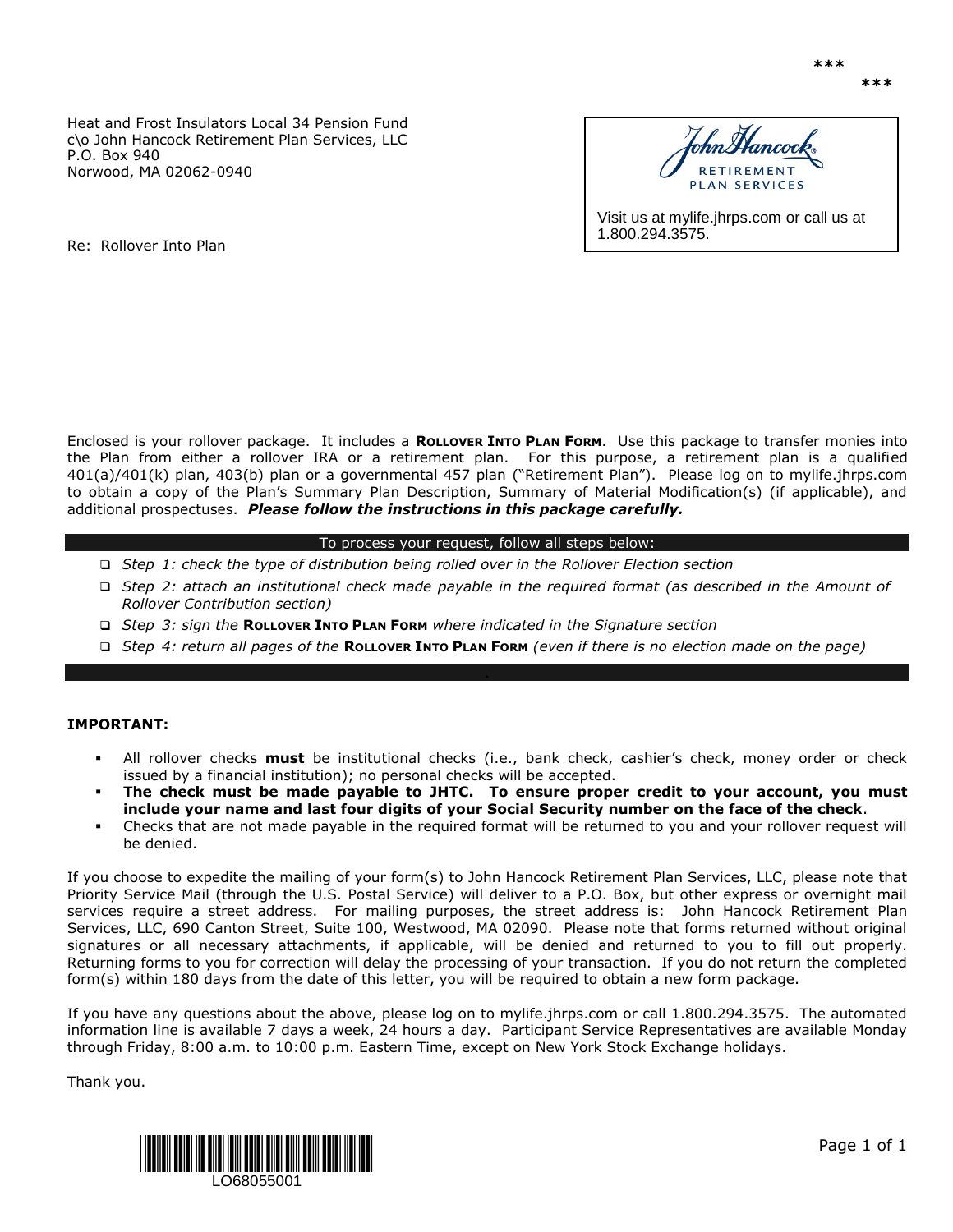# **ROLLOVER INTO PLAN FORM Heat and Frost Insulators Local 34 Pension Fund**

| <b>PARTICIPANT'S NAME</b> |  | <b>SOCIAL SECURITY NO.</b> |  | <b>DATE OF BIRTH</b> |                 |
|---------------------------|--|----------------------------|--|----------------------|-----------------|
| <b>STREET ADDRESS</b>     |  | <b>CITY</b>                |  | <b>STATE</b>         | <b>ZIP CODE</b> |
|                           |  |                            |  |                      |                 |

## **I. ROLLOVER ELECTION**

 $\Box$ 

I understand that the Plan permits me to roll over amounts from an eligible retirement plan provided certain conditions are met. In requesting to make a rollover to the Plan, I hereby certify that I am entitled to the distribution from the eligible retirement plan as an employee or surviving spouse beneficiary, the distribution is not one of a series of periodic payments received from the eligible retirement plan, and the entire amount being rolled over would be includible in my income if it were not rolled over. The requested rollover is from the following:

#### **Check the appropriate box:**

**Retirement Plan -** All or a portion of an "eligible rollover distribution" from a retirement plan (that is a *401(a)/401(k) plan, 403(b) plan or a governmental 457 plan) ("Retirement Plan"), excluding, however, the portion consisting of any after-tax contributions and Roth contributions either transferred directly or rolled over within 60 days of my receipt.* 

*Conduit IRA - All or a portion of a distribution to me from a conduit Individual Retirement Account ("IRA"). It consists solely of amounts distributed from a Retirement Plan either transferred directly or deposited to the IRA within 60 days of my receipt of the original distribution. (NOTE: A rollover from a conduit IRA to the Plan can be made only if you never made any other contributions to the IRA.)* 

#### **II. AMOUNT OF ROLLOVER CONTRIBUTION**

Total Amount of Rollover Contribution: \$

A bank check, cashier's check, money order or check issued by a financial institution for the rollover is attached and made payable to **"JHTC." The check must also include your name and last four digits of your Social Security number.**

**NOTE:** Checks that are not made payable in the required format will be returned to you and your rollover request will be denied. Please do not sign the check.

### **III. INVESTMENT ELECTION**

I hereby authorize the Custodian to invest my rollover contribution in accordance with my future contribution investment election that was in effect on the date that I requested this form.

I understand that if I do not have an investment election on file, my rollover amount will be invested in the Heat & Frost Insulators Local 34 50/50.

I understand that after this form has been processed, my rollover contribution will be part of my existing account balance and subject to future investment election changes made to my existing account balance.

**NOTE:** After this rollover contribution has been processed, you may change the investment of your existing account balance any business day (a day on which the New York Stock Exchange (NYSE) is open) by contacting



**\*\*\***